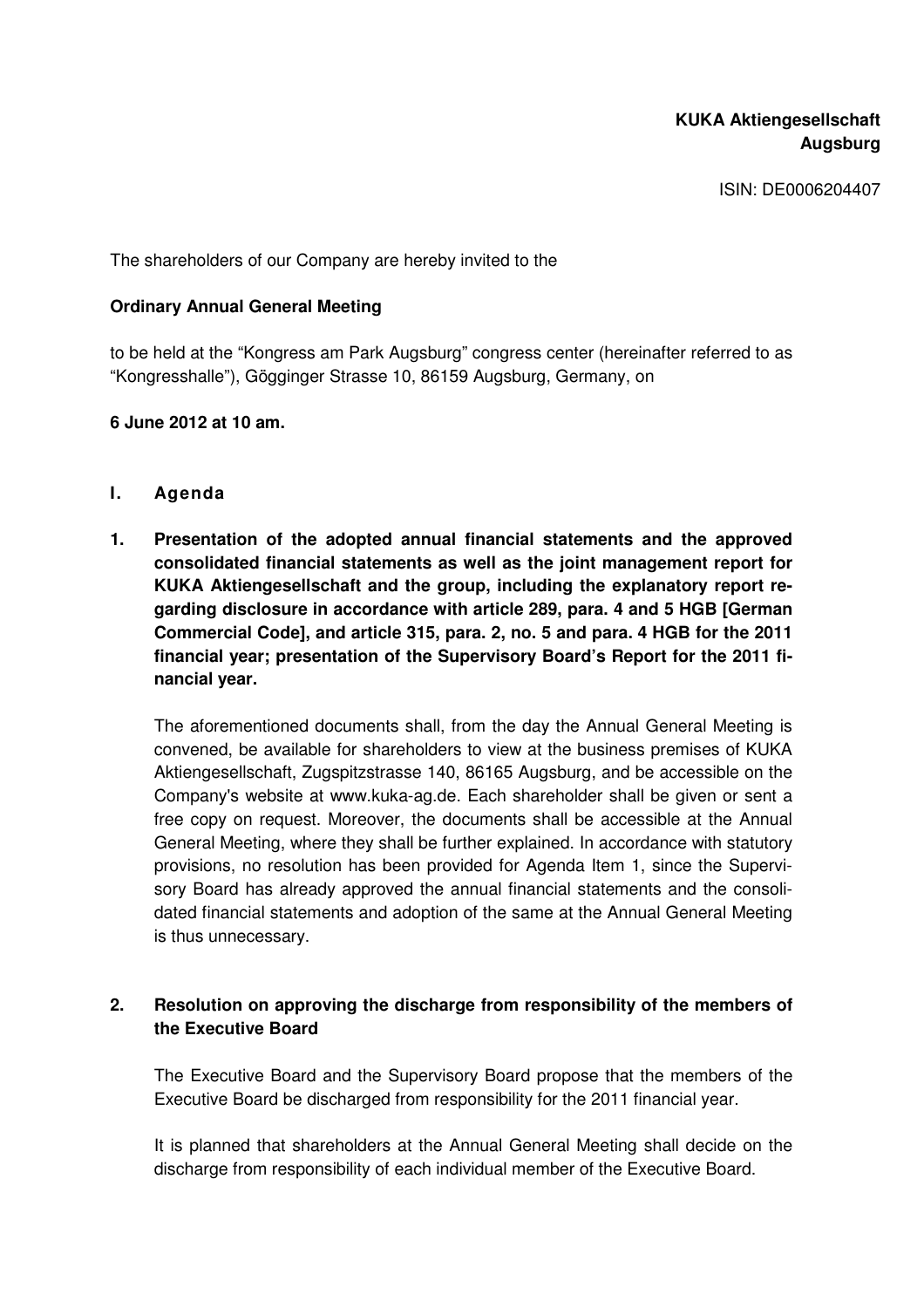# **3. Resolution on approving the discharge from responsibility of the members of the Supervisory Board**

The Executive Board and the Supervisory Board propose that the members of the Supervisory Board be discharged from responsibility for the 2011 financial year.

It is planned that shareholders at the Annual General Meeting shall decide on the discharge from responsibility of each individual member of the Supervisory Board.

### **4. Resolutions on amending the Articles of Association**

### **Revocation of article 4, para. 6 of the Articles of Association**

The Executive Board and the Supervisory Board propose that article 4, para. 6 of the Articles of Association be revoked, with the effect that the current article 4, para. 7 of the Articles of Association shall become the new article 4, para. 6 of the Articles of Association.

The current article 4, para. 6 of the Articles of Association is worded as follows:

"The share capital is contingently increased by up to EUR 19,500,000.00 through the issue of up to 7,500,000 new shares. The contingent capital increase shall only be implemented to the extent that the holders of conversion or option rights attached to the convertible and/or warrant bonds issued by the Company or its direct or indirect domestic or foreign majority-owned subsidiaries by 4 July 2008 exercise their conversion or option rights. The new shares shall be entitled to dividend from the beginning of the financial year in which they come into being through the exercise of conversion or option rights."

Through partial utilization of the corresponding authorization to issue warrant and/or convertible bonds and the aforementioned contingent capital, KUKA Aktiengesellschaft placed a convertible bond on 9 May 2006 by way of a private placement through its wholly-owned Dutch subsidiary KUKA Finance B.V. The bond issue had a par value of EUR 69,000,000 and was guaranteed by KUKA Aktiengesellschaft. The right of the bondholders to convert the issued convertible bonds, nominally valued at EUR 50,000 per bond, into new shares in the Company (conversion right) expired at the end of 18 October 2011 (end of the exercise period). The convertible bonds were all redeemed in November 2011 by repayment of the par value plus the interest accrued by that time.

Since no bondholders exercised their conversion right during the exercise period (8 July 2006 to 18 October 2011), article 4, para. 6 of the Articles of Association became obsolete at the end of 18 October 2011 and should therefore be revoked for clarification purposes and to rectify the Articles of Association.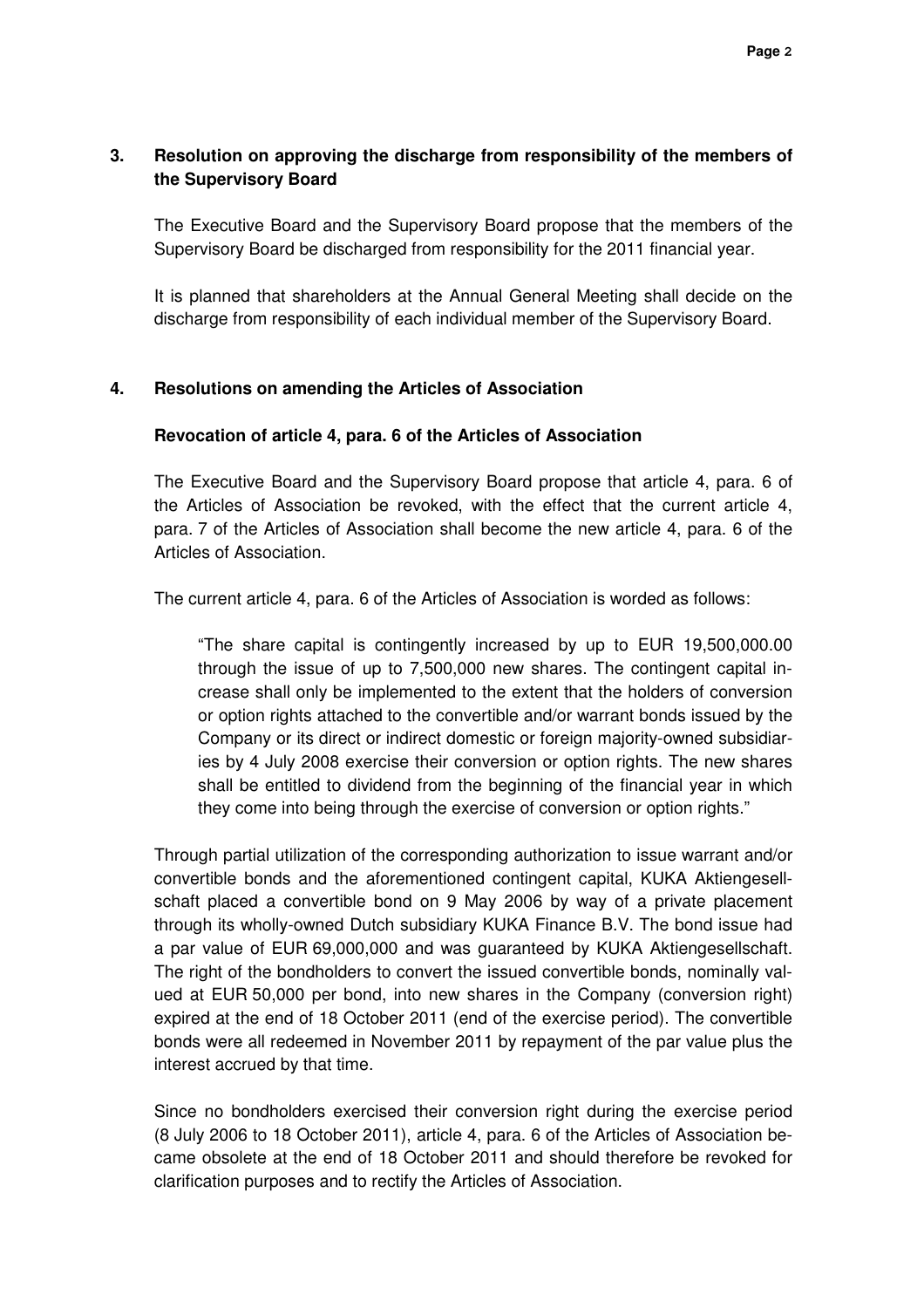**5. Election of the auditor of the annual financial statements and the consolidated financial statements for the 2012 financial year, as well as the auditor for an independent review, if applicable, of the condensed financial statements and the interim management report for the first half-year of the 2012 financial year** 

The Supervisory Board proposes, on the basis of the Audit Committee's recommendation, to resolve that KPMG AG Wirtschaftsprüfungsgesellschaft, Berlin, be elected as the auditor of the annual financial statements and the consolidated financial statements for the 2012 financial year and for an independent review of the condensed financial statements and the interim management report for the first half-year of the 2012 financial year, if such a review of these statements is conducted.

## **II. Further information relating to the convening of the Annual General Meeting**

## **Total number of shares and voting rights**

The Company's share capital comprises, at the time the Annual General Meeting is convened, 33,915,431 non-par-value shares; there are no other share classes. Each share confers one vote, resulting in 33,915,431 participating and voting shares.

# **Prerequisites for attending the Annual General Meeting and exercising voting rights (with record date in accordance with article 123, para. 3, sentence 3 AktG [Stock Corporation Act] and its meaning]**

Shareholders wishing to attend the Annual General Meeting and exercise their voting right must register prior to the General Meeting. In addition, shareholders are required to provide proof of their right to attend the Annual General Meeting or to exercise voting rights. A certificate of share ownership issued in German or English by their custodian bank with reference being made to the start of the 21st day before the Annual General Meeting, Wednesday, 16 May 2012, 0:00 hours CEST (so-called "record date") is sufficient.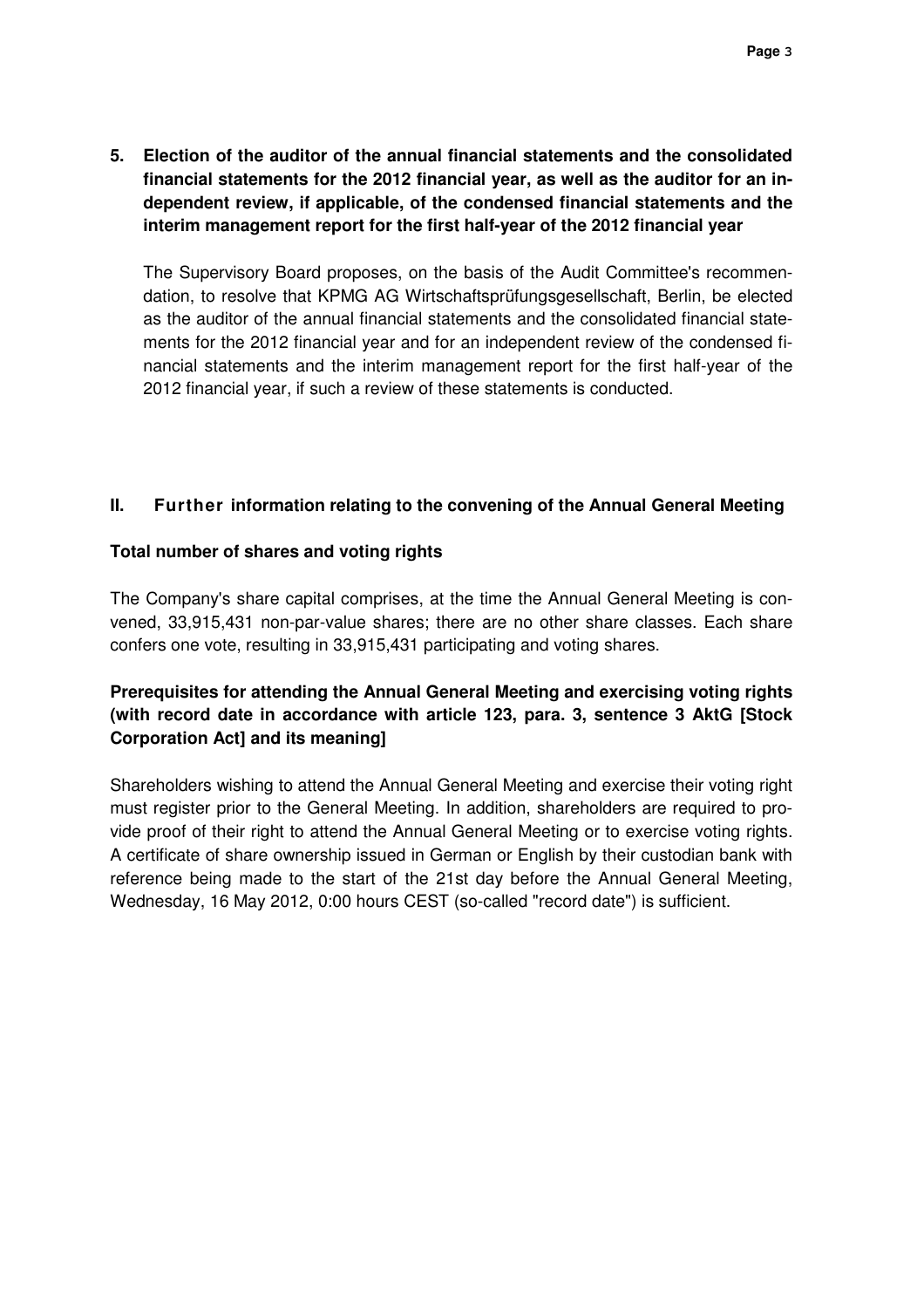The registration and proof of share ownership must be in text form and be sent to the Company to the following address and be received no later than the seventh day prior to the General Meeting, i.e. at the latest by Wednesday, 30 May 2012, 24:00 hours, CEST:

> **KUKA Aktiengesellschaft c/o C-HV AG Gewerbepark 10 92289 Ursensollen**

**Fax: +49 (0)9628 92 99 871 e-mail: HV@Anmeldestelle.net** 

With respect to attendance at the General Meeting and the exercise of voting rights, only those persons shall be deemed shareholders for the Company's purposes who have provided such proof. In this respect, the right to attend and the scope of the voting rights shall be determined exclusively on the basis of the shareholding proven as of the record date. The record date does not involve any lock-up period for the shares. Even if all or some of the shares are sold after the record date, the shares held by the shareholder as of the record date shall be authoritative for attendance and for the scope of the voting rights; i.e. any sale of shares after the record date shall not affect the right to attend or the scope of voting rights. The same shall apply accordingly to new shares or additional shares acquired after the record date. Persons who do not hold any shares yet as of the record date and become shareholders after that date shall not be entitled to attend or vote. Furthermore, the record date is not a relevant date for dividend rights.

Admission tickets to the Annual General Meeting shall be issued to the shareholders after proper receipt of the registration and proof of share ownership. To ensure timely receipt of admission tickets, we kindly ask shareholders to send the registration and proof of share ownership as early as possible.

# **Voting by proxy**

Shareholders may, by appropriately granting power of attorney, also exercise their voting rights at the Annual General Meeting by way of proxy, e.g. through a bank or a shareholders' association. If the shareholder appoints more than one person as a proxy, the Company may reject one or more of these persons. The requirement to register in due time and form and provide proof of share ownership in accordance with the above stipulations shall apply also in the case of voting by proxy.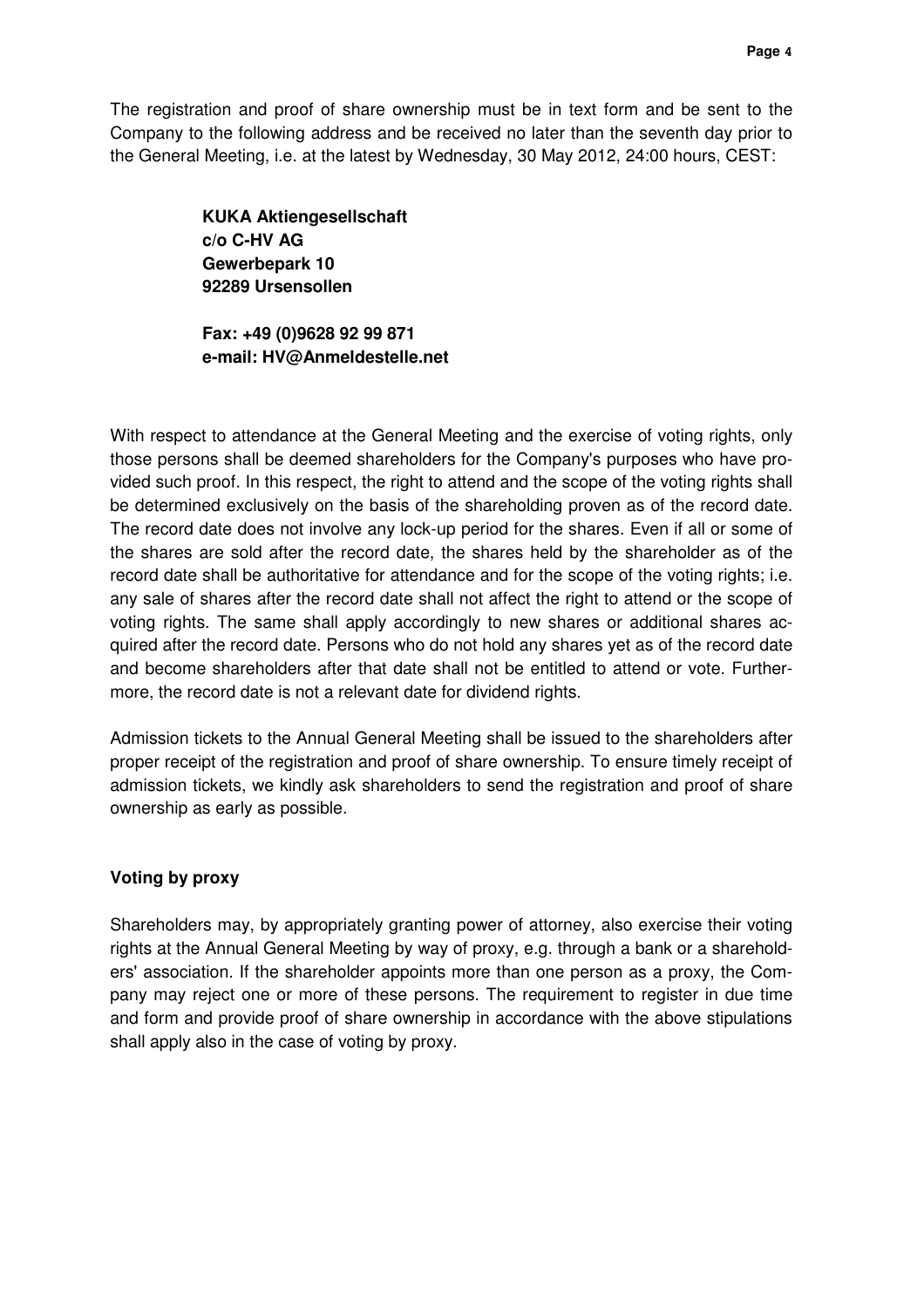In principle, any granting of power of attorney, revocation thereof and proof of authorization in relation to the Company must be in text form in accordance with article 134, para. 3, sentence 3 AktG. For granting power of attorney, shareholders may use the proxy section on the admission ticket form that they will receive after registration, or the proxy form that can be downloaded from the Company's website at www.kuka-ag.de. Shareholders shall also have the option of issuing special power of attorney in text form. Until the beginning of voting at the Annual General Meeting, the following address, fax number and e-mail address shall be available for sending proof of authorization as a proxy and for revoking power of attorney:

> **KUKA Aktiengesellschaft c/o C-HV AG Gewerbepark 10 92289 Ursensollen**

**Fax: +49 (0)9628 92 99 871 e-mail: vollmacht@c-hv.com** 

The entry and exit desks at the Annual General Meeting shall be available for this purpose on the day of the Annual General Meeting, from 9:00 am, at the Kongresshalle, Gögginger Strasse 10, 86159 Augsburg.

If a bank, a shareholders' association or any other equivalent institution, entity or person in accordance with article 135 AktG is appointed as a proxy, the text form requirement for such power of attorney shall apply neither by law nor according to the Company's Articles of Association. According to the law, it shall, in such cases, suffice if the proxy is able to validate its power of attorney. In addition, the power of attorney must be complete and refer only to the exercise of voting rights. Therefore, we advise shareholders wishing to authorize a bank, a shareholders' association or any other equivalent institution, entity or person as a proxy in accordance with article 135 AktG to confer with the proxy regarding the form that the power of attorney should take. In such cases, power of attorney shall be granted only to a specified proxy. According to article 135, para. 7 AktG, however, the effectiveness of the voting shall not be impaired by any breach of the aforementioned and specified additional requirements stated in article 135 AktG for the appointment of a proxy as stated in this section.

We offer our shareholders the possibility of authorizing Company-appointed proxies to exercise their voting rights. The Company has laid down the following provisions for this: The exercise of voting rights by such Company-appointed proxies shall be subject to express instructions given in respect of the specific items on the agenda. Without such express instructions, voting rights shall not be deemed to have been represented. The form for granting power of attorney and issuing instructions that is sent together with the admission ticket can be used for granting power of attorney. Any granting of power of attorney (along with instructions), revocation thereof and proof of authorization in relation to the Company must be in text form.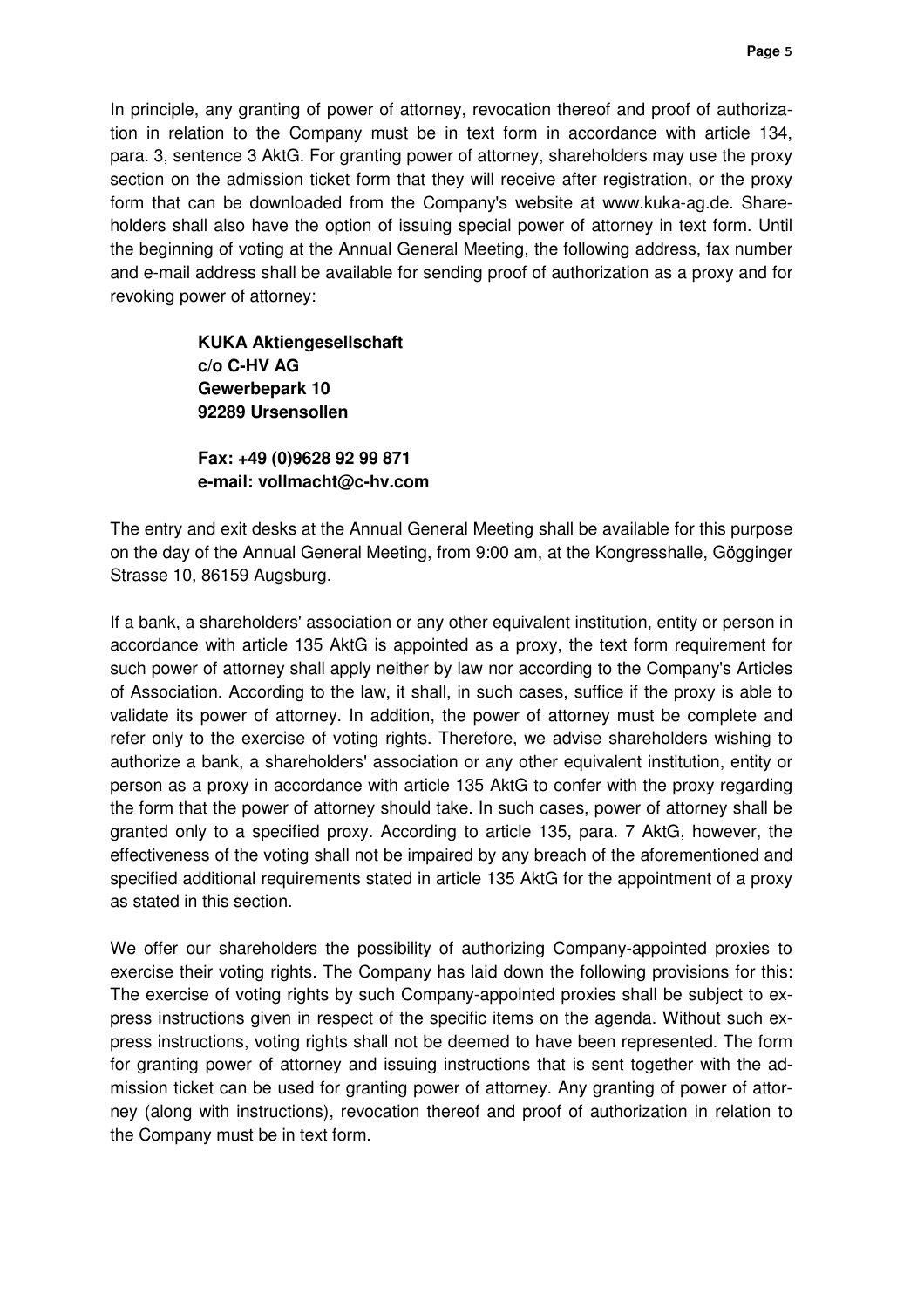The Company must receive power of attorney for Company-appointed proxies, along with express instructions, at the latest by Monday, 4 June 2012, 24:00 hours CEST, sent to the address below:

> **KUKA Aktiengesellschaft c/o C-HV AG Gewerbepark 10 92289 Ursensollen**

**Fax: +49 (0)9628 92 99 871 e-mail: vollmacht@c-hv.com** 

The entry and exit desks at the Annual General Meeting shall be available for giving, revoking and altering instructions in relation to any Company-appointed proxy on the day of the Annual General Meeting at the Kongresshalle, Gögginger Strasse 10, 86159 Augsburg.

The offer of the option to authorize Company-appointed proxies to exercise voting rights shall not affect any of the aforementioned possibilities of participation and representation, including attendance in person or participation via another proxy, such as a bank or shareholders' association. All these possibilities shall remain fully open to shareholders.

# **Publication on the Company's website**

Shortly after the convening of the Annual General Meeting, the following information and documents shall be available on the Company's website at www.kuka-ag.de (cf. article 124a AktG):

- 1. the content of the convening notice, including an explanation as to why no resolution has been provided for Agenda Item 1, as well as the total number of shares and voting rights at the time of convening;
- 2. the documents to be made available to the General Meeting;
- 3. a form that can be used for voting by proxy.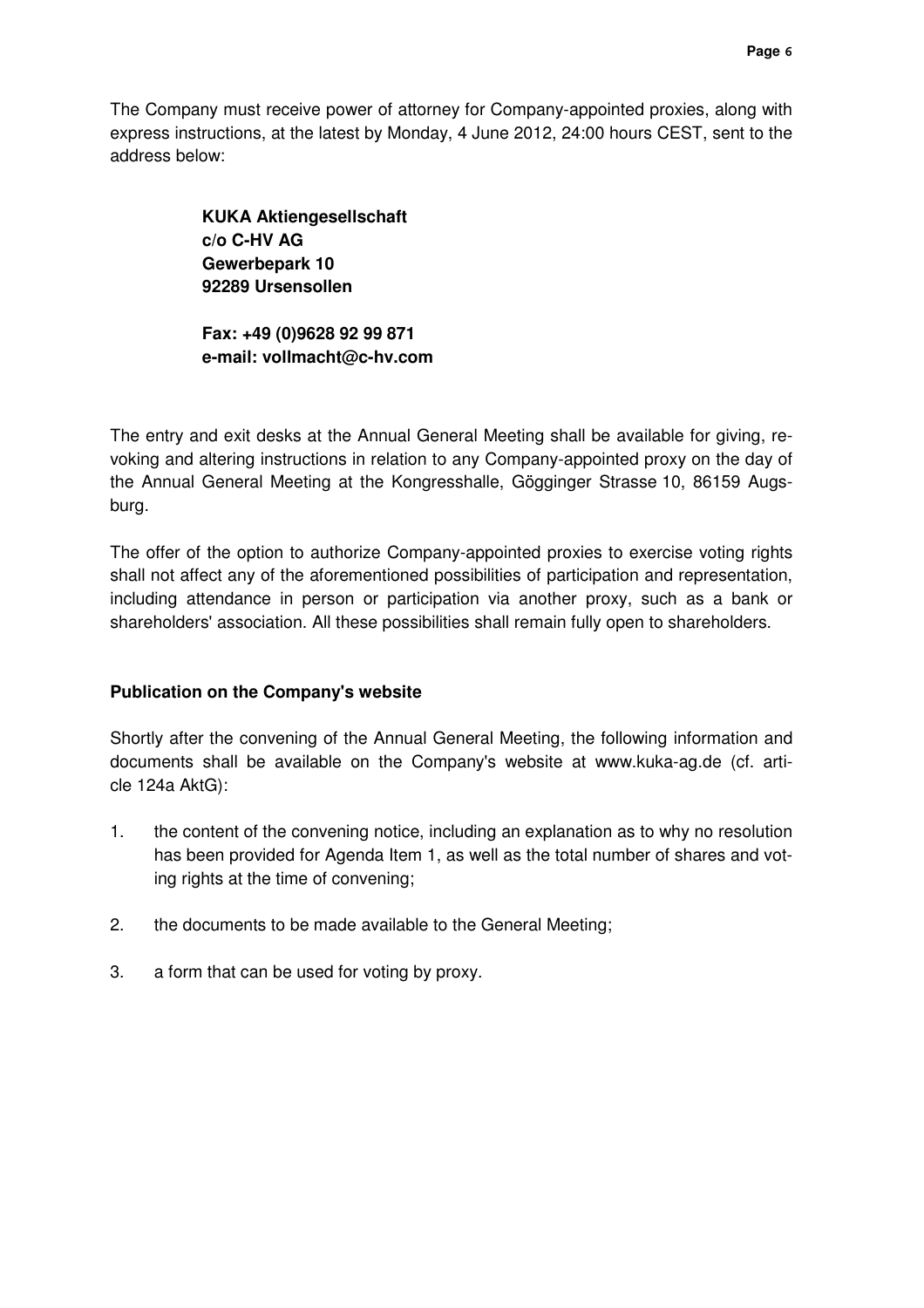# **Shareholder rights in accordance with article 122, para. 2, article 126, para. 1, article 127 and article 131, para. 1 AktG**

#### **Addition to the agenda in accordance with article 122, para. 2 AktG**

Shareholders whose shares amount in aggregate to EUR 500,000 of the share capital may request that items be included in the agenda and published. A statement of grounds or a proposal for a resolution must be attached to every new item. Any such request must be directed in writing or using electronic means in accordance with article 126a BGB [German Civil Code] to the Executive Board of the Company (KUKA Aktiengesellschaft, Executive Board, reference: "Annual General Meeting", Zugspitzstrasse 140, 86165 Augsburg (e-mail: hauptversammlung2012@kuka.com) and must be received by the Company at least 30 days prior to the Annual General Meeting, not counting the day of receipt and the day of the Annual General Meeting. The last permissible day of receipt is therefore Sunday, 6 May 2012, 24:00 hours CEST. Further details concerning the prerequisites for exercising this right and the limitations of this right can be found on the Company's website at www.kuka-ag.de under "Announcements in accordance with article 121, para. 3, sentence 3, no. 3 AktG regarding shareholder rights".

## **Motions and nominations by shareholders in accordance with article 126, para. 1 and article 127 AktG**

Shareholders may propose motions regarding specific items on the agenda (cf. article 126 AktG). The same applies to nominations for the election of Supervisory Board members or the auditors of the annual financial statements (cf. article 127 AktG).

According to article 126, para. 1 AktG, shareholder motions, including the name of the shareholder, a statement of grounds for the motion and any statement from the Management shall be made available to the persons entitled to access this information as set forth in article 125, para. 1 to 3 AktG under the conditions stated therein (this includes, among others, shareholders who demand this), provided that the shareholder has submitted a countermotion to a motion of the Executive Board and/or Supervisory Board on a specific item on the agenda, with a statement of grounds for the countermotion, to the address given below at least 14 days before the Company's Annual General Meeting, not counting the day of receipt. The last permissible day of receipt is therefore Tuesday, 22 May 2012, 24:00 hours CEST. A countermotion does not have to be made available if one of the exclusions under article 126, para. 2 AktG applies. Further details concerning the prerequisites for exercising this right and the limitations of this right can be found on the Company's website at www.kuka-ag.de under "Announcements in accordance with article 121, para. 3, sentence 3, no. 3 AktG regarding shareholder rights".

The right of each shareholder to propose, during the Annual General Meeting, countermotions regarding the various agenda items even without prior communication to the Company shall remain unaffected. We point out that any countermotions sent to the Company in advance in due time shall be considered at the Annual General Meeting only if they are made orally during the meeting.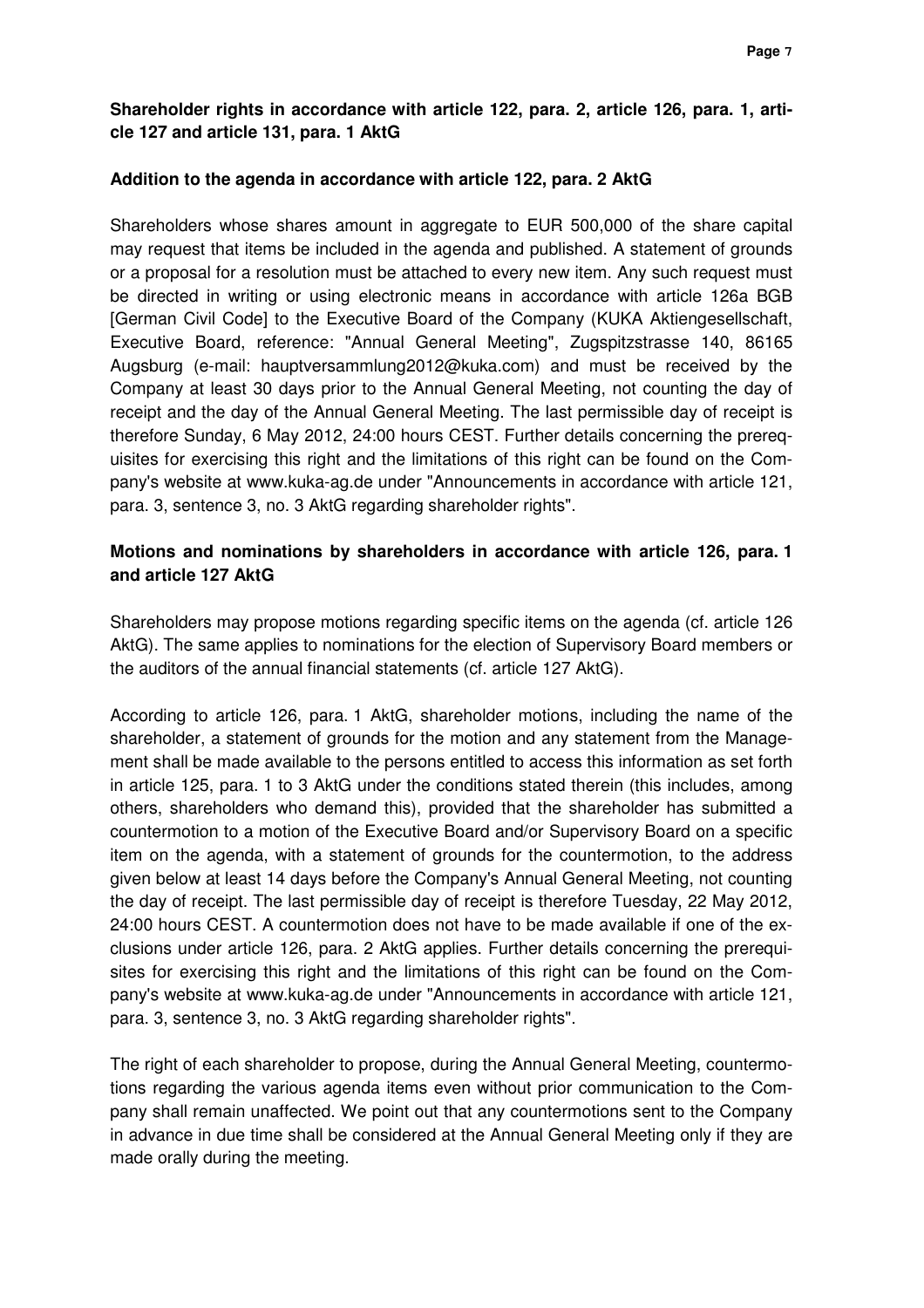A statement of grounds does not need to be provided for nominations made by shareholders in accordance with article 127 AktG. Nominations for election shall be made available only if they include the name, the profession exercised and the place of residence of the nominee and, in the case of an election of Supervisory Board members, information on their membership in other supervisory boards prescribed by law (cf. article 127, sentence 3 in conjunction with article 124, para. 3 and article 125, para. 1, sentence 5 AktG). According to article 127, para. 1 AktG in conjunction with article 126, para. 2 AktG, there are further grounds on which nominations for election do not need to be made available on the Internet. In all other respects, the prerequisites and provisions for making motions available shall correspondingly apply, in particular that Tuesday, 22 May 2012, 24:00 hours CEST, is the last permissible date for the receipt of nominations at the address given below, in order for them to still be made available. Further details concerning the prerequisites for exercising this right and the limitations of this right can be found on the Company's website at www.kuka-ag.de under "Announcements in accordance with article 121, para. 3, sentence 3, no. 3 AktG regarding shareholder rights". Any motions (including any statement of grounds) or nominations made by shareholders in accordance with article 126, para. 1 and article 127 AktG must be sent exclusively to:

> **Executive Board KUKA Aktiengesellschaft Reference "Annual General Meeting" Zugspitzstrasse 140 86165 Augsburg, Germany**

**Fax: +49 (0)821 7975393 e-mail: hauptversammlung2012@kuka.com**

Motions and nominations for election that are to be made available (including the name of the shareholder and - in the case of motions - a statement of grounds) shall be made available after their receipt on the Internet at www.kuka-ag.de. Any statements from the Management shall also be made available at the above Internet address.

### **Right of shareholders to information in accordance with article 131, para. 1 AktG**

At the Annual General Meeting, each shareholder and shareholder representative may request from the Executive Board information on the Company's affairs, to the extent that such information is necessary to permit a proper evaluation of the relevant item on the agenda (cf. article 131, para. 1 AktG). This right to information also extends to information on the Company's legal and business relations with any affiliated company, as well as information on the state of the Group and the companies included in the consolidated financial statements. Requests for information are generally to be made orally at the Annual General Meeting during the discussion.

The information shall comply with the principles of conscientious and accurate accounting. Subject to the prerequisites set forth in article 131, para. 3 AktG, the Executive Board may refuse to provide information. Further details concerning the prerequisites for exercising